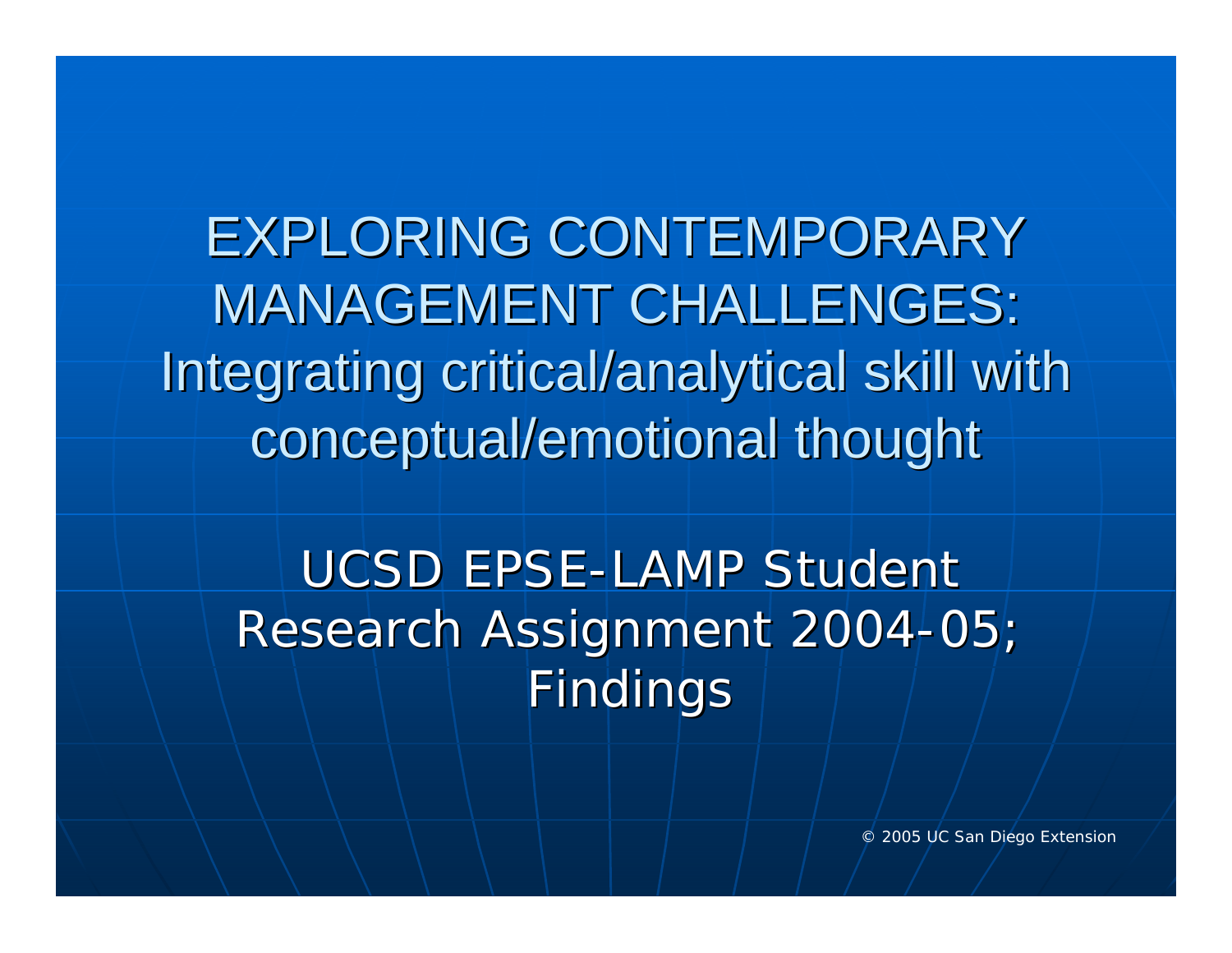# THE ASSIGNMENT

- $\blacksquare$  Two challenges to select from:
	- •Confronting performance/political issues
	- •Converting incomplete direction into action
- $\blacksquare$  Interview at least two managers with a positive reputation addressing the stated challenge

#### ■ Document

•I lentify behaviors and actions that appear to bring together both sets of strengths into an effective management style"

**Provide summative insights**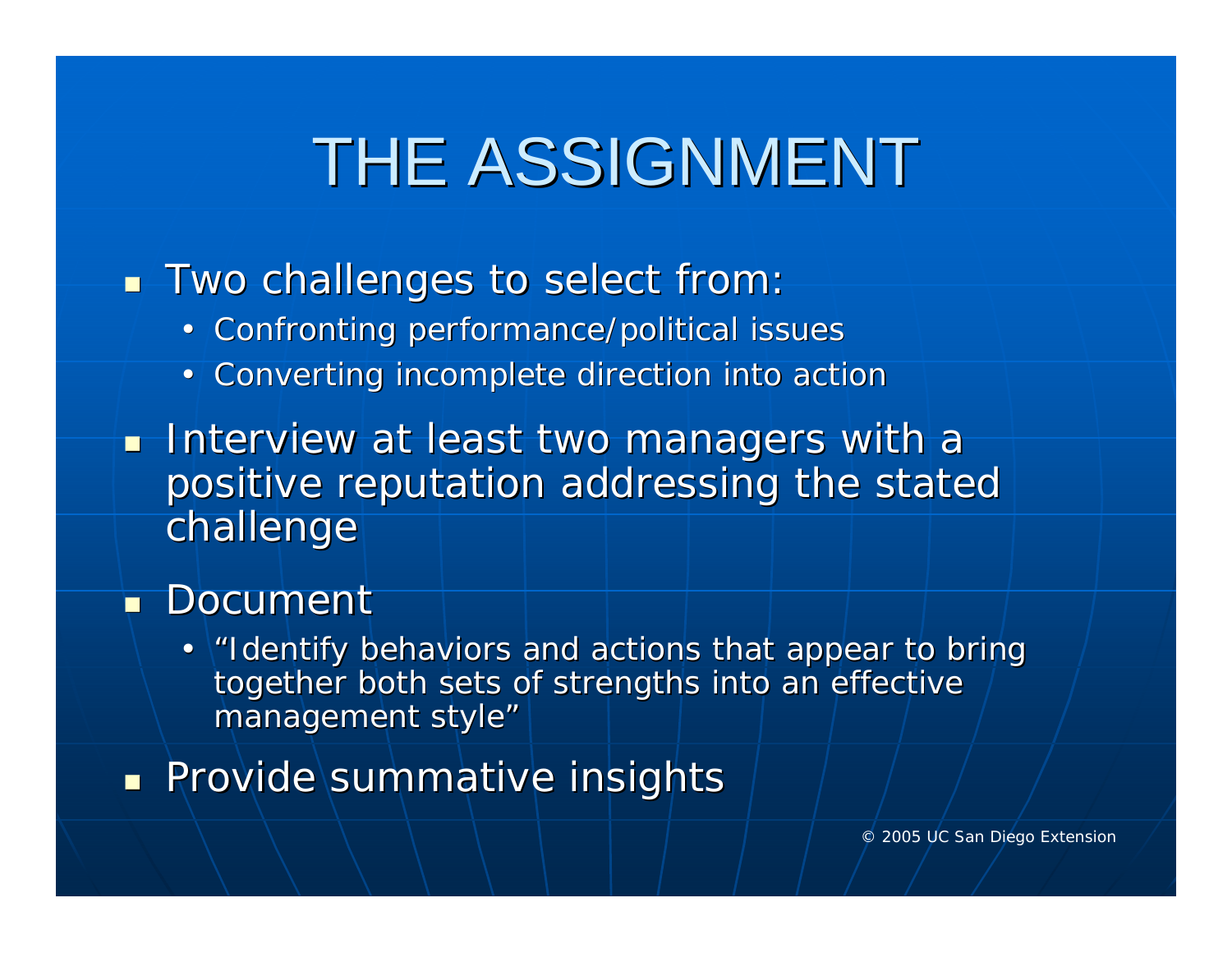#### INFORMATION RECEIVED

Г **Eifty-eight papers**  $\mathbb{R}^2$ **- Twenty-five companies**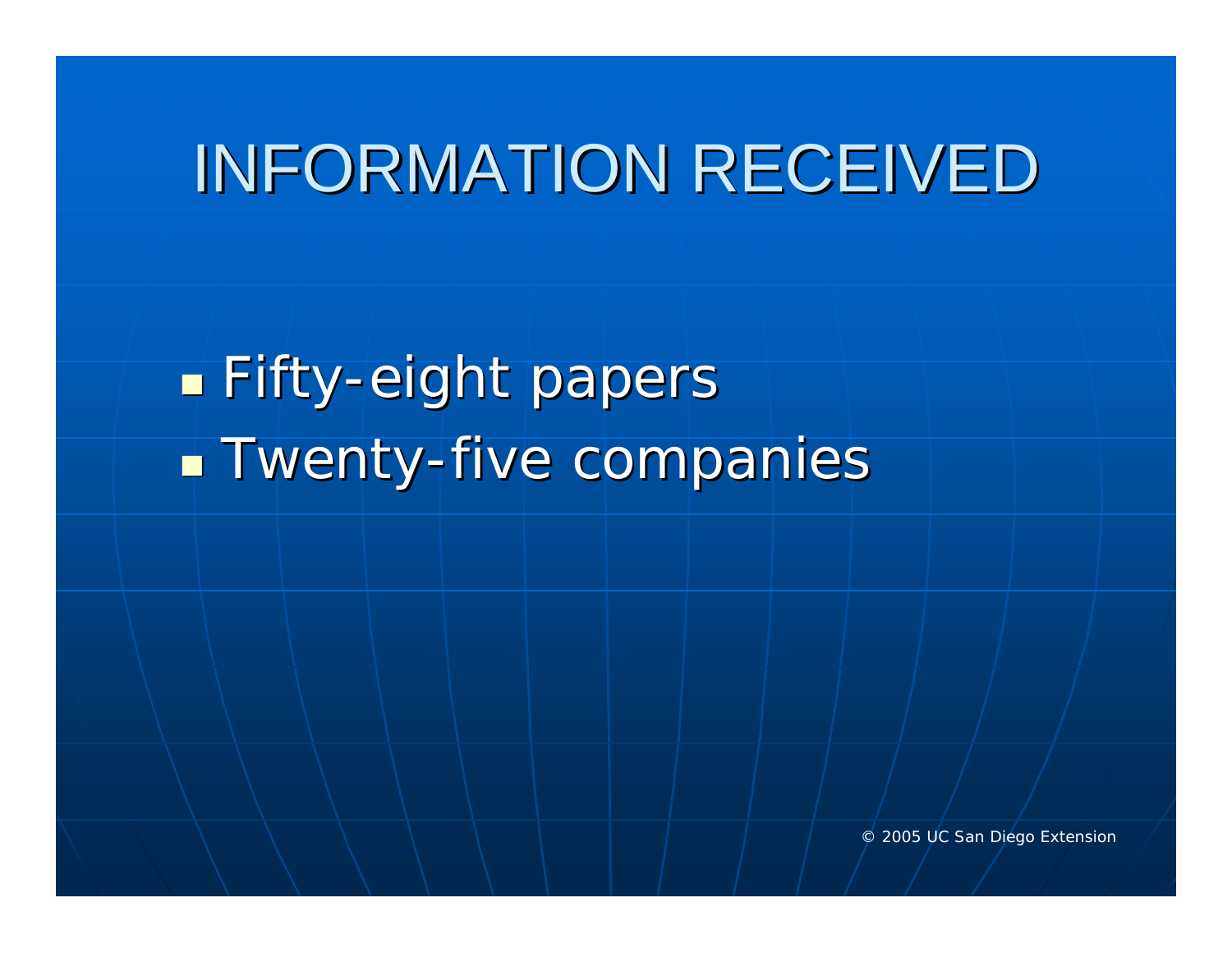## FINDINGS

 $\blacksquare$  Model for managerial success combines:

- Professional respect of employees, peers, customers comes from technical expertise
- Personal respect of employees, peers, supervisors comes from (positive) interpersonal behaviors comes from (positive) interpersonal behaviors

 $\blacksquare$  There are effective ways to deal with "people" challenges using an analytical mindset (and many managers prefer to use that approach), but it doesn't have to be that way (many managers learn to use complimentary "organic" approaches) approaches)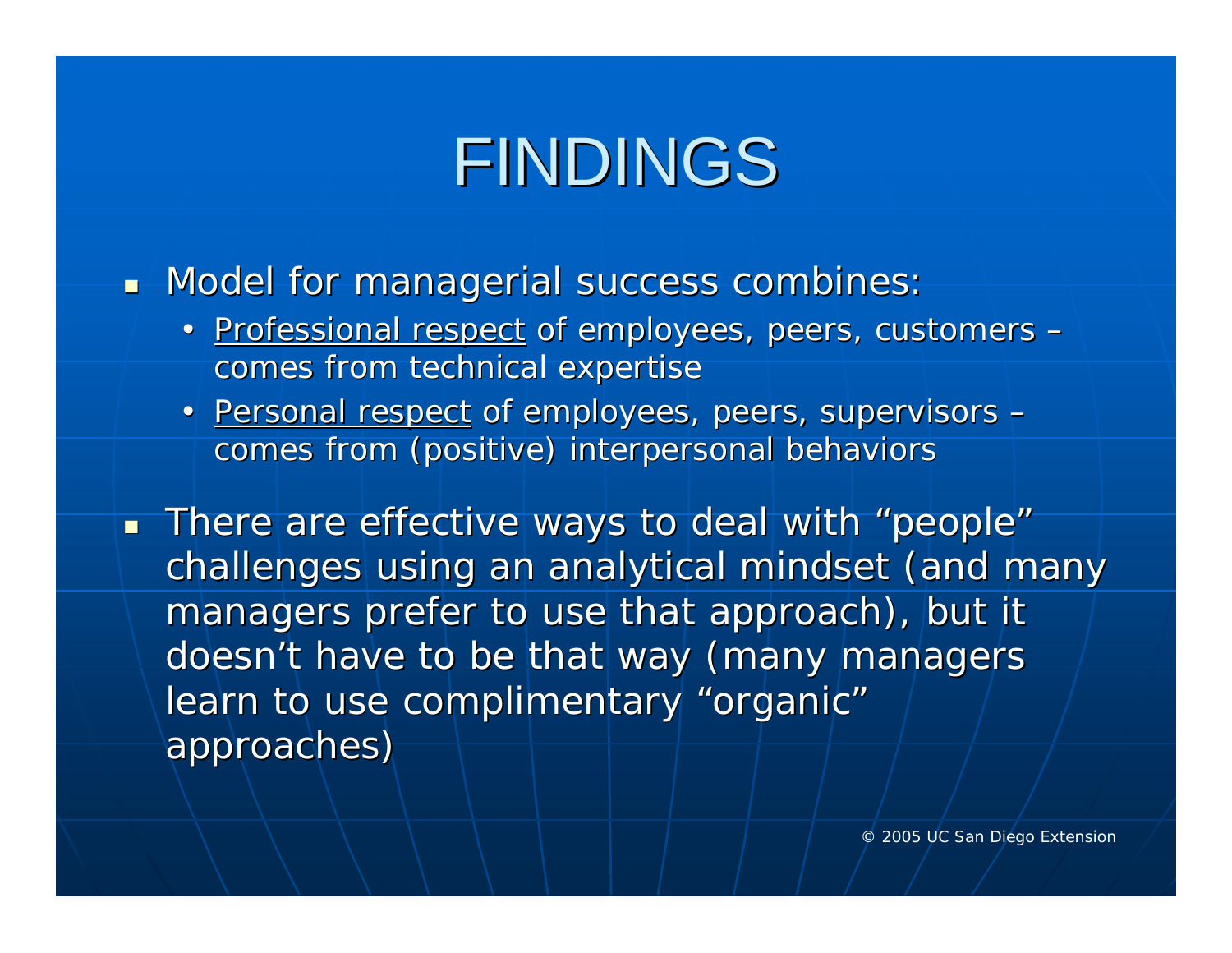# FINDINGS

- $\mathbb{R}^2$  $\blacksquare$  Common themes in dealing with performance/political issues:
	- Don't avoid it, address it head on
	- Focus on teams, not individual heros
	- Focus on overarching goals
	- Focus on what the customer needs
	- Lots of listening, involve others in the solution
	- Stay with it, don't give up
	- Personal courage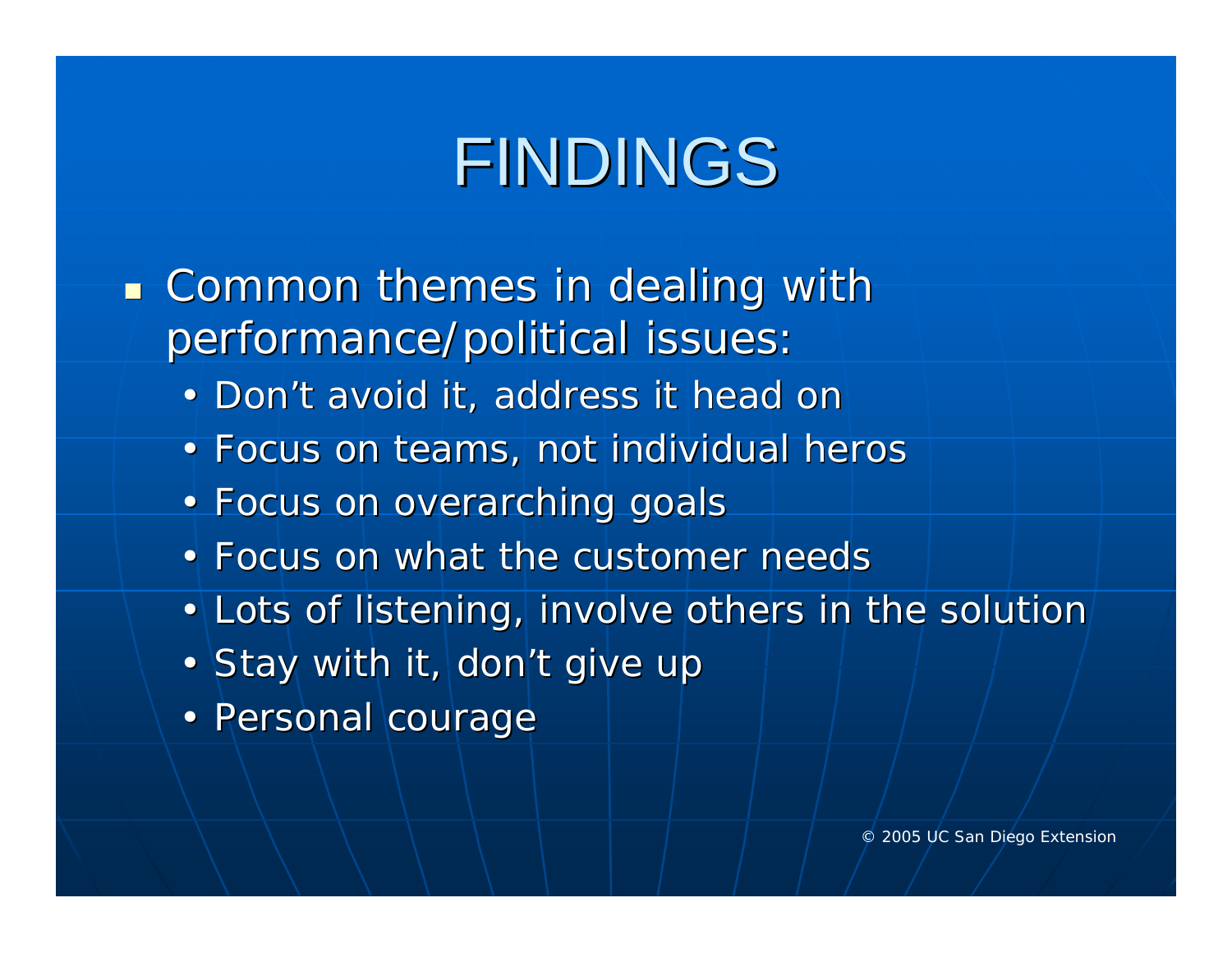# FINDINGS

- $\mathbb{R}^2$ **Exammon themes in turning general** direction into productive action:
	- Don't wait for clarity, do your homework, go to the source and clarify together
	- Create clear and achievable goals
	- Over-communicate; up, down, sideways
	- Work in groups, hire bright people, share and delegate responsibility
	- Learn from your mistakes; be willing to change the plan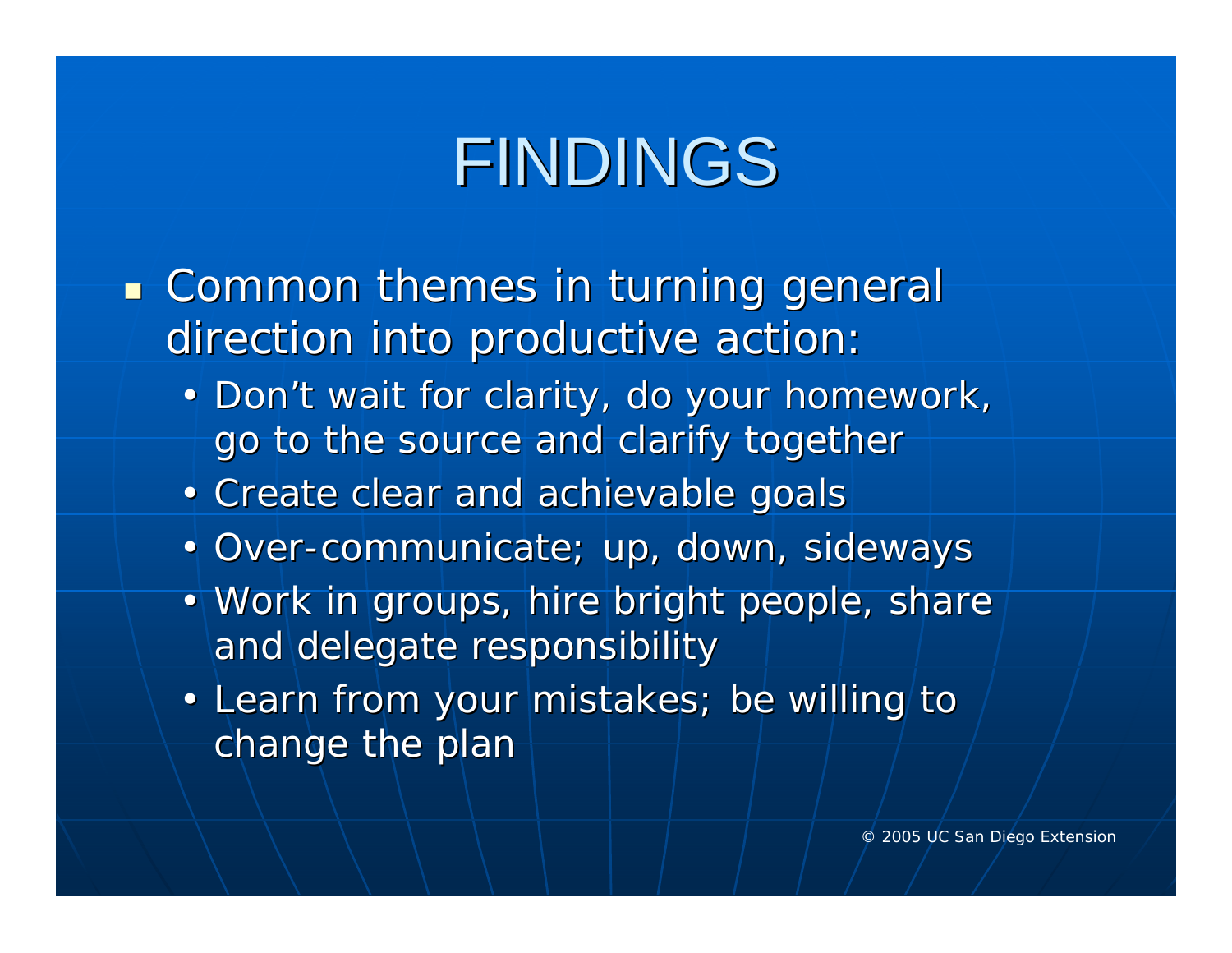#### TIPS

- $\blacksquare$ Have people work in groups of three
- $\blacksquare$ Meet 100% of your personal commitments
- п Question facts, not people
- п Change work assignments to help people accept/adapt to business change
- п Use a bonus reserve, give notes of appreciation
- $\blacksquare$ Learn from bad experiences
- $\blacksquare$ Select team members and assign their roles carefully
- $\blacksquare$ Be willing to be influenced in order to have influence
- $\blacksquare$ Surround yourself with managers who are good where you are weak
- п Build process, not personal, solutions
- п Use the Human Resources department
- п Break complex things down into "bite-size" pieces
- $\blacksquare$ Find an approach to balancing "hard and soft" that fits with your personal/professional style
- $\blacksquare$ Select team members and assign their roles thoughtfully